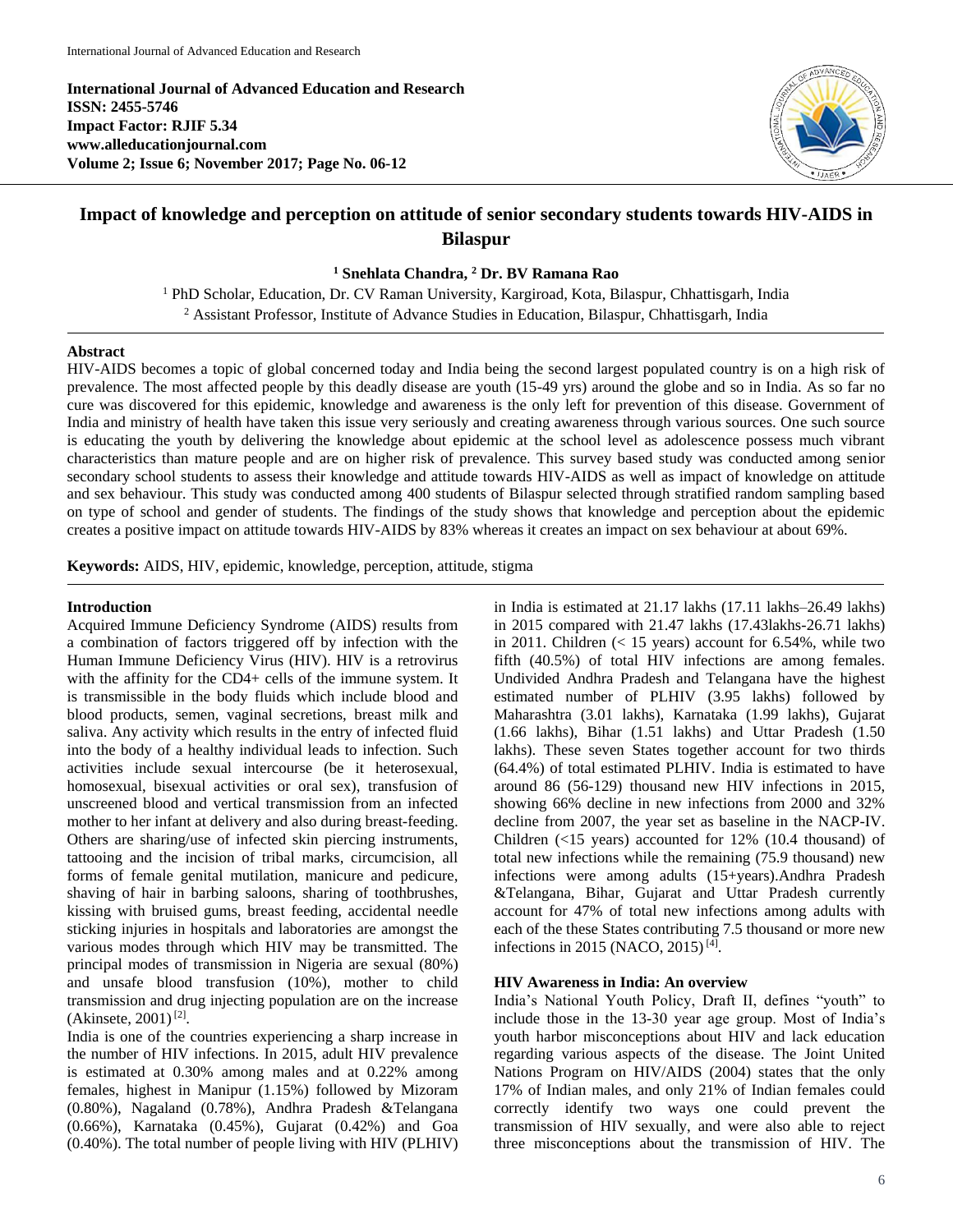same report states that only 59% of young Indian males used a condom during their last occurrence of sexual intercourse with a non-regular partner.

Various studies reveals that Indian youth are significantly less educated regarding HIV when compared to the youth of other nations. A study by Peltzer, Nzewi, and Mohan (2004) <sup>[6]</sup> compared HIV knowledge and attitudes of university students across three countries, namely the United States, South Africa and India. Participants in the study from the three countries were given a questionnaire that explored current HIV knowledge, attitudes towards HIV antibody testing, and attitudes towards people with AIDS (PWA). The results of the study indicated that compared to South African or American youths, Indian youths were less likely to engage in pre-marital sexual intercourse, and were least aware of the HIV modes of transmission. The study found that only 10% of Indian youths reported being sexually active with an average of 2.6 sexual partners. Similar results were found across all three cultures regarding condom usage at last sexual intercourse. Approximately half of all the students reported using a condom during their last sexual encounter across the three cultures surveyed. The study also found that Indian youths were found to less sensitive towards people with AIDS (PWA) compared to youths in the other two cultures. A study of the level of knowledge and attitudes towards HIV/AIDS among 82 people with AIDS (PWA), revealed a general lack of knowledge of HIV/AIDS and a correlation between illiteracy and the level of knowledge (Sangole, Tandale, Badge & Thorat,  $2003$ <sup>[9]</sup>.

Agrawal, Rao, Chandrashekar, and Coulter (1999) [1] examined the knowledge and attitudes of secondary school pupils in India. A survey was used to first identify attitudes and knowledge of the participants at the beginning of the study. The pupils were then given an educational handout about HIV and their knowledge and attitudes were then reassessed and analyzed. The results of this study identified many misconceptions about HIV transmission. For example, 10.9 % of participants thought that HIV was airborne, and 33% thought that HIV could be transmitted via mosquitoes. The study also revealed that 94.6% of pupils knew that HIV could be transmitted through infected syringes, and 90.9% knew that it could be passed vertically from mother to child. The results of study indicated that 84% of pupils were aware that a virus (HIV) causes AIDS. The study found that 27% of pupils thought that there was a vaccine available for HIV, this percentage dropped after the educational unit and reassessment. In one particular school studied, 47% of students thought that there was a cure for the disease; however, after the educational unit this number dramatically dropped to only 6.5%. Puri, Gulati, Pall and Madan  $(2003)$ <sup>[7]</sup> studied the AIDS specific attitudes, beliefs, sexual relationship patterns and preferences of 200 medical students ages 18-23 years to discover that only 10% of those sexually active reported to consistently using condoms, and only 17% believed that they were vulnerable to contracting the disease in spite of practicing unsafe sex because in general, AIDS was a threat to what they considered "risk groups" (undefined), other than them. In other words, HIV/AIDS is viewed as an affliction of those who are marginalized. Such a low level of perceived susceptibility is common among upper to middle

class youth.

Bhatia, Swami, and Kaur (2003) examined the efficacy of educational intervention programs in India. The study attempted to find a link between the establishment of National Family Health Awareness Campaigns (FHAC) and increased HIV/AIDS awareness among underprivileged youth in India. Overall, HIV/AIDS awareness was increased from 58.2% to 70% after the implementation of the FHAC. Among young males studied, awareness regarding using condoms for prevention increased from 47.7% at pre-intervention to 79.8% at post-intervention. Similarly, among females studied, awareness regarding having one sexual partner as a means of reducing risk increased from 51.8% at pre-intervention to 79.2% at post-intervention.

# **Significance of the study**

Knowledge gained from the current study will be used to make recommendations regarding HIV/AIDS that could enable educational institutions in Bilaspur as well as Chhattisgarh, to implement policies, strategies and programmes via the curriculum of schools that could help reduce the prevalence of HIV/AIDS among youths. As this study focuses on gaining impact of knowledge and perception towards HIV/AIDS on attitude and sex behaviour of secondary school students hence, findings of the current study will be a basis for implementing responsible sexual behaviour programmes in schools and could serve to review the current health behavior programmes offered in clinics and hospitals in the city of Bilaspur. This in turn could enable the development of a more reality-based integrated programme to meet the total health needs of secondary school learners and adolescents in the city of Bilaspur. The results of the current study could lead to the development of programmes to revitalise sex education, sensitisation, redirection, strengthening and provision of sexual information to sustain the motivation of the secondary school health programmes in the city of Bilaspur as well as for the state of Chhattisgarh. Policymakers in order to come up with policies that will encourage young people to practice safer sex may use knowledge gained from the current study.

# **Objective of the study**

- To study the knowledge, perception and attitude of the senior secondary school students towards HIV-AIDS in Bilaspur.
- To assess the impact of knowledge and perception towards HIV-AIDS on attitude and sex behaviour of secondary school students in Bilaspur.
- To find the impact of perceived severity on attitude and sex behaviour of secondary school students in Bilaspur.
- To know the impact of parents/guardian/teachersteenagers communication on sex behaviour and attitude of secondary school students in Bilaspur.

# **Methodology adopted**

A survey was conducted among the senior secondary school students in Bilaspur where respondents were selected through stratified random sampling method. A sample of 400 students was selected for this study. All the students were divided into strata on the basis of their type of school (Government and Private) and equal number of boys and girls (100 each) were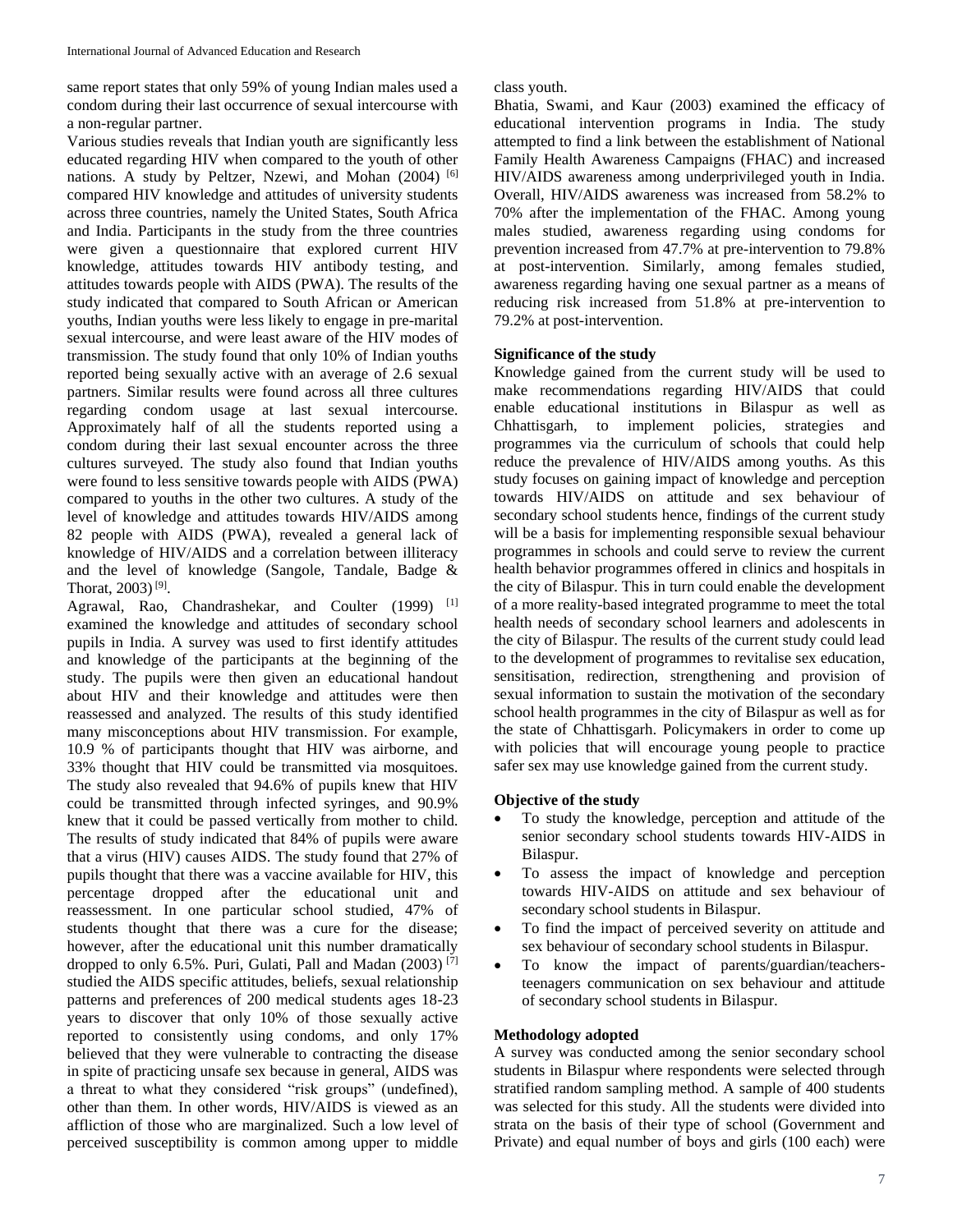selected from both government and private aided schools. A questionnaire was constructed to meet the purpose of the study based on similar studies of knowledge and attitudes in different countries. The questions were modified to suit Indian culture and social norms. The questionnaire included data related to personal information, knowledge and perception about HIV/AIDS, perceived severity, parents/teacher adolescence communication, students sex behavior and attitudes toward HIV/AIDS. The questionnaire was filled through a survey conducted in the schools were responses were recorded by researcher for ensuring proper understanding about each questions and to avoid mistakes committed by students while marking their responses. A pilot study was done on a sample of 25 individuals drawn from five different schools to check the reliability and validity of the questionnaire. Based on responses collected from pilot study some questions were modified to make them more applicable. The sample of pilot study was not included in the study. The

data collected through survey was entered in *SPSS*, version 21. For analysis of the formulated objectives, frequency analysis and regression analysis was performed and *P*-value of  $\leq 0.05$ was considered as significant.

## **Demographic Profile**

The demographic profile of the study population is as shown in table 1. About 59% of study population belongs to the urban area whereas 22% belongs to township and only 2.8% students belong to rural area. On the whole about 58% of the students were in the age group of 17-18 yr. whereas 35.5% fall in the age groups of 19-20 yrs. Majority of students were found with average academic performance at 46.5% whereas some have good academic performance at 36.8%. Majority of students of students belongs to middle class with monthly income of 25000-50000 at 46% or upper middle class with income group of 50001-75000 at 40.5%.

| Demographic variable     | $(n-400)$            | $\frac{0}{0}$    |
|--------------------------|----------------------|------------------|
|                          | Type of School       |                  |
| Government               | 200                  | 50               |
| Private                  | 200                  | 50               |
|                          | Gender               |                  |
| Male                     | 200                  | 50               |
| Female                   | 200                  | 50               |
|                          | Location             |                  |
| Urban                    | 237                  | 59.3             |
| Semi-urban               | 63                   | 15.8             |
| Township                 | 89                   | 22.3             |
| Rural                    | 11                   | 2.8              |
|                          | Age Group            |                  |
| Below 17 year            | 8                    | $\overline{2}$   |
| 17-18 year               | $\overline{233}$     | 58.3             |
| 19-20 year               | 142                  | 35.5             |
| Above 20 year            | 17                   | 4.3              |
|                          | Academic Performance |                  |
| Distinction              | 31                   | 7.8              |
| 1 <sup>st</sup> Division | 147                  | 36.8             |
| 2 <sup>nd</sup> Division | 186                  | 46.5             |
| 3rd Division             | 36                   | $\boldsymbol{9}$ |
| Fail                     | $\theta$             | $\overline{0}$   |
|                          | Monthly Income       |                  |
| Below 25, 000            | 14                   | 3.5              |
| $25001 - 50,000$         | 184                  | 46               |
| 50001 - 75,000           | 162                  | 40.5             |
| 75001 - 1,00,000         | 29                   | 7.3              |
| Above 1,00,000           | $\overline{11}$      | 2.8              |

|  |  |  | Table 1: Demographic profile of study population |  |
|--|--|--|--------------------------------------------------|--|
|--|--|--|--------------------------------------------------|--|

#### **Regression Analysis**

**Table 2:** Regression Model Summary (Perception vsAttitude\_sum)

| <b>Model Summary</b>                                              |     |          |                                                                 |          |  |  |
|-------------------------------------------------------------------|-----|----------|-----------------------------------------------------------------|----------|--|--|
| Model                                                             | R   | R Square | Std. Error of the<br>Adjusted R                                 |          |  |  |
|                                                                   |     |          | Square                                                          | Estimate |  |  |
|                                                                   | 915 | .837     | .828                                                            | 3.65915  |  |  |
|                                                                   |     |          | a. Predictors: (Constant), Vas baby oil condoms, Unpro Sex,     |          |  |  |
|                                                                   |     |          | Fem Condom Cough Sneeze Shak Hands Shar Water.                  |          |  |  |
|                                                                   |     |          | Pregn Baby, Same Eating Utensils, Sex more partner,             |          |  |  |
| Vaccine can stop Quick shws signs. Inject needles,                |     |          |                                                                 |          |  |  |
| HIV test one week, Saliva, Taking antibiotics, Sex during period. |     |          |                                                                 |          |  |  |
| Drunkenness HIV., Deep kissing, Oral sex.,                        |     |          |                                                                 |          |  |  |
|                                                                   |     |          | HIV/AIDS transmit kissing, Drug abuse predispose, Toilet seats. |          |  |  |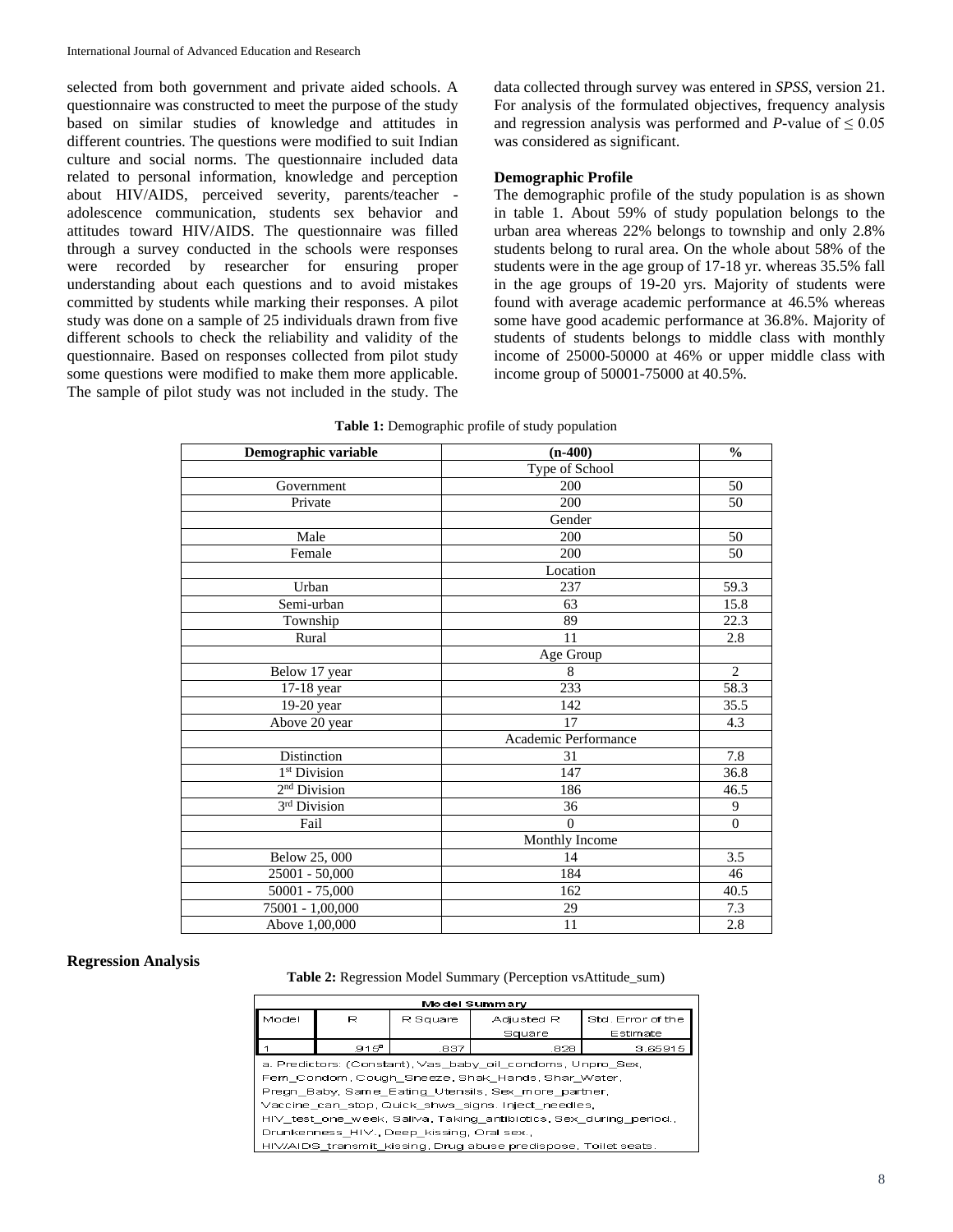#### **Table 3:** One way Anova (Perception vs Attitude\_sum)

| <b>Model Summary</b>                                               |                                                     |      |                                                                 |          |  |  |
|--------------------------------------------------------------------|-----------------------------------------------------|------|-----------------------------------------------------------------|----------|--|--|
| Model                                                              | Std. Error of the<br>Adjusted R<br>R<br>R Square    |      |                                                                 |          |  |  |
|                                                                    |                                                     |      | Square                                                          | Estimate |  |  |
|                                                                    | $.915^{\circ}$                                      | .837 | .828                                                            | 3.65915  |  |  |
|                                                                    |                                                     |      | a. Predictors: (Constant), Vas baby oil condoms, Unpro Sex,     |          |  |  |
|                                                                    |                                                     |      | Fem Condom, Cough Sneeze, Shak Hands, Shar Water,               |          |  |  |
|                                                                    |                                                     |      | Pregn_Baby, Same_Eating_Utensils, Sex_more_partner,             |          |  |  |
|                                                                    | Vaccine can stop, Quick shws signs. Inject needles, |      |                                                                 |          |  |  |
| HIV_test_one_week, Saliva, Taking_antibiotics, Sex_during_period., |                                                     |      |                                                                 |          |  |  |
| Drunkenness_HIV., Deep_kissing, Oral sex.,                         |                                                     |      |                                                                 |          |  |  |
|                                                                    |                                                     |      | HIV/AIDS transmit kissing, Drug abuse predispose, Toilet seats. |          |  |  |
|                                                                    |                                                     |      |                                                                 |          |  |  |

**Table 4:** Regression Model Summary (Perception vs Sex Behaviour sum)

| Model Summary                                                     |       |                                             |                                                                |          |  |  |
|-------------------------------------------------------------------|-------|---------------------------------------------|----------------------------------------------------------------|----------|--|--|
| Model                                                             | R     | Std. Error of the<br>Adjusted R<br>R Square |                                                                |          |  |  |
|                                                                   |       |                                             | Square                                                         | Estimate |  |  |
|                                                                   | .468ª | .219                                        | .173                                                           | 2.58671  |  |  |
|                                                                   |       |                                             | a. Predictors: (Constant), ), Vas_baby_oil_condoms, Unpro_Sex, |          |  |  |
|                                                                   |       |                                             | Fem_Condom, Cough_Sneeze, Shak_Hands, Shar_Water,              |          |  |  |
|                                                                   |       |                                             | Pregn Baby, Same Eating Utensils, Sex more partner,            |          |  |  |
|                                                                   |       |                                             | Vaccine_can_stop, Quick_shws_signs. Inject_needles,            |          |  |  |
| HIV test one week, Saliva, Taking antibiotics, Sex during period. |       |                                             |                                                                |          |  |  |
| Drunkenness_HIV., Deep_kissing, Oral sex.,                        |       |                                             |                                                                |          |  |  |
|                                                                   |       |                                             | HIV/AIDS transmit kissing, Drug abuse predispose, Toilet seats |          |  |  |

## **Table 5:** One way Anova (Perception vs Sex Behaviour sum)

| <b>ANOVA</b> <sup>3</sup>                                                  |                                      |                                                                      |     |             |       |                   |  |
|----------------------------------------------------------------------------|--------------------------------------|----------------------------------------------------------------------|-----|-------------|-------|-------------------|--|
| Model                                                                      |                                      | Sum of Squares                                                       | ď   | Mean Square |       | Sig.              |  |
|                                                                            | Regression                           | 706.915                                                              | 22  | 32.132      | 4.802 | .000 <sup>b</sup> |  |
|                                                                            | Residual                             | 2522.525                                                             | 377 | 6.691       |       |                   |  |
|                                                                            | Total                                | 3229.440                                                             | 399 |             |       |                   |  |
|                                                                            | a. Dependent Variable: Behaviour Sum |                                                                      |     |             |       |                   |  |
| b. Predictors: (Constant), ), Vas_baby_oil_condoms, Unpro_Sex, Fem_Condom, |                                      |                                                                      |     |             |       |                   |  |
| Cough Sneeze, Shak Hands, Shar Water, Pregn_Baby, Same Eating Utensils,    |                                      |                                                                      |     |             |       |                   |  |
|                                                                            |                                      | Sex more partner, Vaccine can stop, Quick shws signs Inject needles, |     |             |       |                   |  |

HIV\_test\_one\_week, Saliva, Taking\_antibiotics, Sex\_during\_period., Drunkenness\_HIV.,

Deep\_kissing, Oral sex., HIV/AIDS\_transmit\_kissing, Drug abuse predispose, Toilet seats.

**Table 6:** Regression Model Summary (Perceived Severity vs Attitude Sum)

| <b>Model Summary</b>                                                                                                                                                                                                                                                                                                                                                                                                                                                                                                              |                     |      |      |         |  |  |  |
|-----------------------------------------------------------------------------------------------------------------------------------------------------------------------------------------------------------------------------------------------------------------------------------------------------------------------------------------------------------------------------------------------------------------------------------------------------------------------------------------------------------------------------------|---------------------|------|------|---------|--|--|--|
| Std. Error of<br>Adjusted R<br>the Estimate<br>Square<br>R Square<br>R<br>Model                                                                                                                                                                                                                                                                                                                                                                                                                                                   |                     |      |      |         |  |  |  |
|                                                                                                                                                                                                                                                                                                                                                                                                                                                                                                                                   | $.744$ <sup>a</sup> | .554 | .544 | 5.95588 |  |  |  |
| a. Predictors: (Constant), Anti Retroviral Therapy (ART) can<br>cure AIDS., If I became HIV positive before finishing<br>school it will interfere with the continuation of my<br>schooling., HIV/AIDS is a disease like any other., Some<br>traditional healers can cure AIDS., HIV/AIDS can be<br>prevented., The consequences of having HIV/AIDS are so<br>serious that I may want to avoid it., The last stage of<br>sexually transmissible disease (STD) is AIDS., HIV/AIDS<br>can be cured., Some antibiotics can cure AIDS. |                     |      |      |         |  |  |  |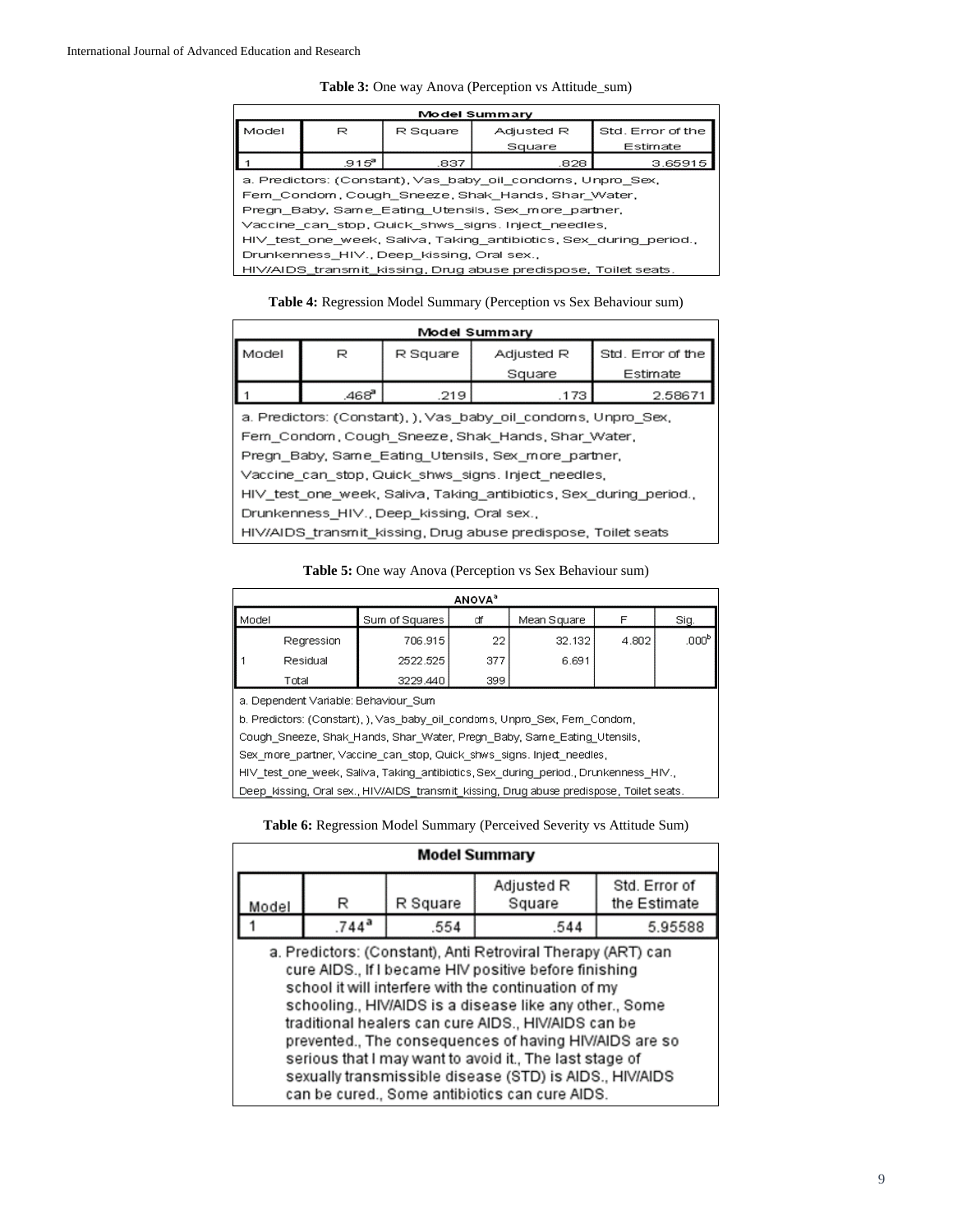| Table 7: One way Anova (Perceived Severity vs Attitude Sum) |  |  |
|-------------------------------------------------------------|--|--|
|-------------------------------------------------------------|--|--|

| ANOVA <sup>3</sup>                                                                                                                                                                                                                                                                                                                                                                                                                                                                                               |                   |     |             |        |                  |  |
|------------------------------------------------------------------------------------------------------------------------------------------------------------------------------------------------------------------------------------------------------------------------------------------------------------------------------------------------------------------------------------------------------------------------------------------------------------------------------------------------------------------|-------------------|-----|-------------|--------|------------------|--|
| Model                                                                                                                                                                                                                                                                                                                                                                                                                                                                                                            | Sum of<br>Squares | df  | Mean Square |        | Sig.             |  |
| Regression                                                                                                                                                                                                                                                                                                                                                                                                                                                                                                       | 17190.523         | 9   | 1910.058    | 53.846 | 000 <sup>b</sup> |  |
| Residual                                                                                                                                                                                                                                                                                                                                                                                                                                                                                                         | 13834.267         | 390 | 35.472      |        |                  |  |
| Total                                                                                                                                                                                                                                                                                                                                                                                                                                                                                                            | 31024.790         | 399 |             |        |                  |  |
| a. Dependent Variable: Attitude Sum                                                                                                                                                                                                                                                                                                                                                                                                                                                                              |                   |     |             |        |                  |  |
| b. Predictors: (Constant), Anti Retroviral Therapy (ART) can cure AIDS., If I became<br>HIV positive before finishing school it will interfere with the continuation of my<br>schooling HIV/AIDS is a disease like any other Some traditional healers can cure<br>AIDS., HIV/AIDS can be prevented., The consequences of having HIV/AIDS are so<br>serious that I may want to avoid it., The last stage of sexually transmissible<br>disease (STD) is AIDS HIV/AIDS can be cured Some antibiotics can cure AIDS. |                   |     |             |        |                  |  |

**Table 8:** Regression Model Summary (Perceived SeverityvsSex Behaviour Sum)

| <b>Model Summary</b>                                                                                                                                                                                                                                                                                                                                                                                                                                                                                                          |                   |      |      |         |  |  |
|-------------------------------------------------------------------------------------------------------------------------------------------------------------------------------------------------------------------------------------------------------------------------------------------------------------------------------------------------------------------------------------------------------------------------------------------------------------------------------------------------------------------------------|-------------------|------|------|---------|--|--|
| Std. Error of<br>Adjusted R<br>the Estimate<br>Square<br>R<br>R Square<br>Model                                                                                                                                                                                                                                                                                                                                                                                                                                               |                   |      |      |         |  |  |
|                                                                                                                                                                                                                                                                                                                                                                                                                                                                                                                               | .303 <sup>a</sup> | .092 | .071 | 2.74215 |  |  |
| a. Predictors: (Constant), Anti Retroviral Therapy (ART) can<br>cure AIDS If I became HIV positive before finishing<br>school it will interfere with the continuation of my<br>schooling., HIV/AIDS is a disease like any other., Some<br>traditional healers can cure AIDS., HIV/AIDS can be<br>prevented The consequences of having HIV/AIDS are so<br>serious that I may want to avoid it., The last stage of<br>sexually transmissible disease (STD) is AIDS., HIV/AIDS<br>can be cured., Some antibiotics can cure AIDS. |                   |      |      |         |  |  |

**Table 9:** One way Anova (Perceived Severity vs Sex Behaviour Sum)

| <b>ANOVA</b> <sup>a</sup>                                                                                                                                                  |            |                   |     |             |       |                   |
|----------------------------------------------------------------------------------------------------------------------------------------------------------------------------|------------|-------------------|-----|-------------|-------|-------------------|
| Model                                                                                                                                                                      |            | Sum of<br>Squares | df  | Mean Square |       | Sig.              |
|                                                                                                                                                                            | Regression | 296.882           | g   | 32.987      | 4.387 | .000 <sup>b</sup> |
|                                                                                                                                                                            | Residual   | 2932.558          | 390 | 7.519       |       |                   |
|                                                                                                                                                                            | Total      | 3229.440          | 399 |             |       |                   |
| a. Dependent Variable: Behaviour Sum                                                                                                                                       |            |                   |     |             |       |                   |
| b. Predictors: (Constant), Anti Retroviral Therapy (ART) can cure AIDS., If I became<br>HIV nogitive hefore finishing school it will interfere with the continuation of my |            |                   |     |             |       |                   |

on of my schooling., HIV/AIDS is a disease like any other., Some traditional healers can cure AIDS., HIV/AIDS can be prevented., The consequences of having HIV/AIDS are so serious that I may want to avoid it., The last stage of sexually transmissible disease (STD) is AIDS., HIV/AIDS can be cured., Some antibiotics can cure AIDS.

**Table 10:** Regression Model Summary (Parents/teachers comm. vs Sex behaviour Sum)

| <b>Model Summary</b>                                                                                                                                                                                                                                                                                                                                                                                                                                                                                                                                                                                                                                                                     |                                                                                 |      |      |         |  |  |  |  |
|------------------------------------------------------------------------------------------------------------------------------------------------------------------------------------------------------------------------------------------------------------------------------------------------------------------------------------------------------------------------------------------------------------------------------------------------------------------------------------------------------------------------------------------------------------------------------------------------------------------------------------------------------------------------------------------|---------------------------------------------------------------------------------|------|------|---------|--|--|--|--|
|                                                                                                                                                                                                                                                                                                                                                                                                                                                                                                                                                                                                                                                                                          | Std. Error of<br>Adjusted R<br>R Square<br>the Estimate<br>Square<br>R<br>Model |      |      |         |  |  |  |  |
|                                                                                                                                                                                                                                                                                                                                                                                                                                                                                                                                                                                                                                                                                          | .399 <sup>a</sup>                                                               | .159 | .142 | 2.63544 |  |  |  |  |
| a. Predictors: (Constant), Sex education becomes must for<br>teenagers so as to avoid causes of HIV/AIDS, I feel myself<br>free to discuss condom use with my parents/any adult<br>member of the family or teachers.<br>Parents/guardians/teachers are supposed to talk about<br>sex with their children., My parents/guardians/teachers are<br>knowledgeable about condom use., My<br>parents/guardians/teachers support condom use., My<br>parents/guardians/teachers are knowledgeable about<br>HIV/AIDS., It is culturally acceptable for<br>Parents/quardians/teachers to discuss sex with their<br>children I feel free to discuss HIV/AIDS with my<br>parents/quardians/teachers. |                                                                                 |      |      |         |  |  |  |  |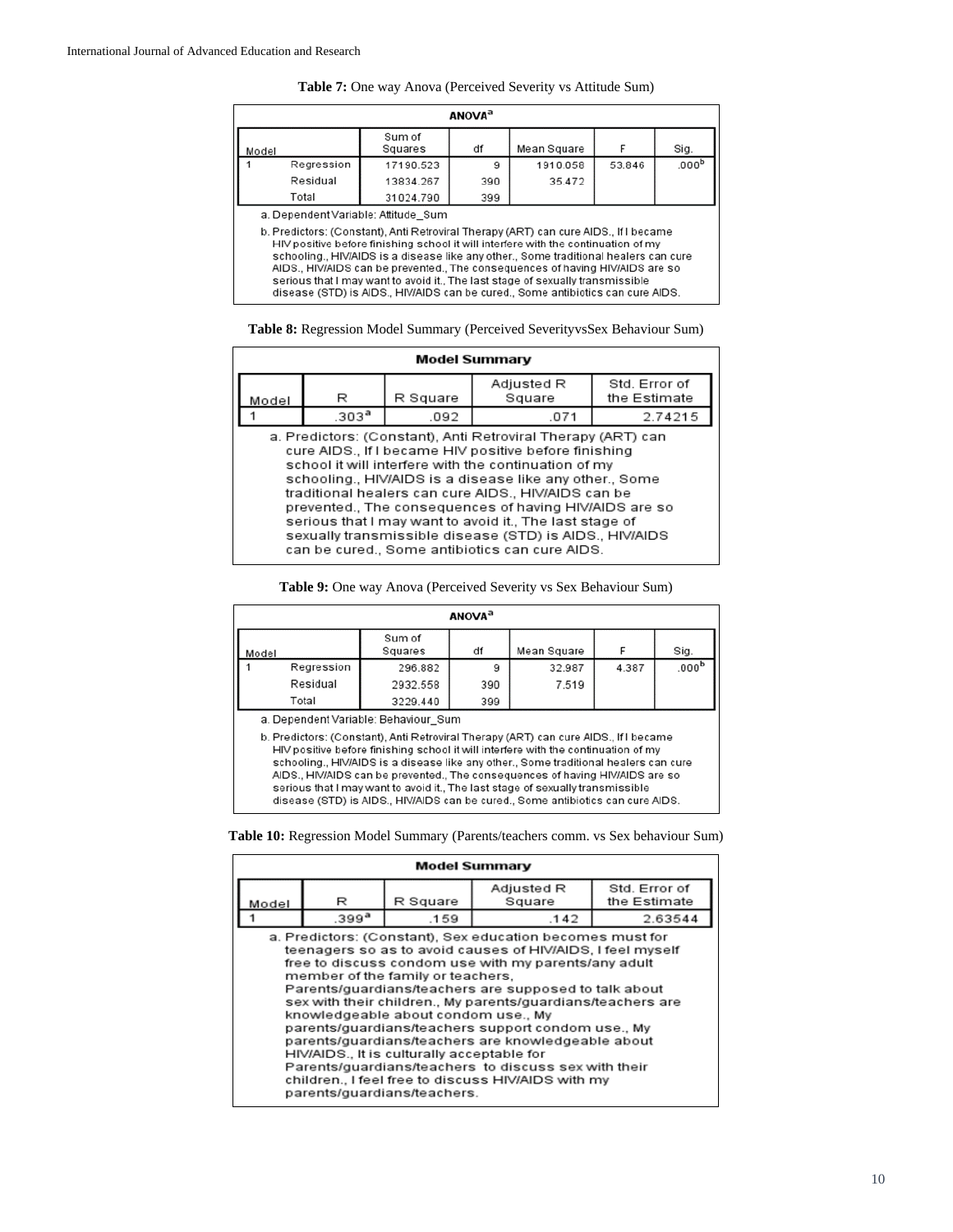| Table 11: One way Anova (Parents/teachers comm. vs Sex behaviour Sum) |  |  |
|-----------------------------------------------------------------------|--|--|
|-----------------------------------------------------------------------|--|--|

| <b>ANOVA</b> <sup>a</sup>                                                                                                                                                                                                      |            |                   |     |             |       |                   |
|--------------------------------------------------------------------------------------------------------------------------------------------------------------------------------------------------------------------------------|------------|-------------------|-----|-------------|-------|-------------------|
| Model                                                                                                                                                                                                                          |            | Sum of<br>Squares | df  | Mean Square |       | Sig.              |
|                                                                                                                                                                                                                                | Regression | 513.726           | 8   | 64.216      | 9.246 | .000 <sup>b</sup> |
|                                                                                                                                                                                                                                | Residual   | 2715.714          | 391 | 6.946       |       |                   |
|                                                                                                                                                                                                                                | Total      | 3229.440          | 399 |             |       |                   |
| . Best and a state of a between the state of the state of the state of the state of the state of the state of the state of the state of the state of the state of the state of the state of the state of the state of the stat |            |                   |     |             |       |                   |

a. Dependent Variable: Behaviour\_Sum

b. Predictors: (Constant), Sex education becomes must for teenagers so as to avoid causes of HIV/AIDS, I feel myself free to discuss condom use with my parents/any adult member of the family or teachers, Parents/guardians/teachers are supposed to talk about sex with their children., My parents/guardians/teachers are knowledgeable about condom use., My parents/guardians/teachers support condom use., My parents/guardians/teachers are knowledgeable about HIV/AIDS., It is culturally acceptable for Parents/guardians/teachers to discuss sex with their children., I feel free to discuss HIV/AIDS with my parents/guardians/teachers.

**Table 12:** Regression Model Summary (Parents/teachers comm. vs Attitude Sum)

| <b>Model Summary</b> |                             |                                                                                                                                                       |                                                                                                                                                                                                                                                                                                                                                                                                                                                                                                                                   |              |  |  |
|----------------------|-----------------------------|-------------------------------------------------------------------------------------------------------------------------------------------------------|-----------------------------------------------------------------------------------------------------------------------------------------------------------------------------------------------------------------------------------------------------------------------------------------------------------------------------------------------------------------------------------------------------------------------------------------------------------------------------------------------------------------------------------|--------------|--|--|
|                      | Std. Error of<br>Adjusted R |                                                                                                                                                       |                                                                                                                                                                                                                                                                                                                                                                                                                                                                                                                                   |              |  |  |
| Model                | R                           | R Square                                                                                                                                              | Square                                                                                                                                                                                                                                                                                                                                                                                                                                                                                                                            | the Estimate |  |  |
|                      | .701 <sup>a</sup>           | .492                                                                                                                                                  | .482                                                                                                                                                                                                                                                                                                                                                                                                                                                                                                                              | 6.34830      |  |  |
|                      |                             | member of the family or teachers.<br>knowledgeable about condom use., My<br>HIV/AIDS., It is culturally acceptable for<br>parents/guardians/teachers. | a. Predictors: (Constant), Sex education becomes must for<br>teenagers so as to avoid causes of HIV/AIDS. I feel myself<br>free to discuss condom use with my parents/any adult<br>Parents/guardians/teachers are supposed to talk about<br>sex with their children., My parents/guardians/teachers are<br>parents/guardians/teachers support condom use., My<br>parents/quardians/teachers are knowledgeable about<br>Parents/quardians/teachers to discuss sex with their<br>children., I feel free to discuss HIV/AIDS with my |              |  |  |

| Table 13: One way Anova (Parents/teachers comm. vs Attitude Sum) |  |  |
|------------------------------------------------------------------|--|--|
|------------------------------------------------------------------|--|--|

| <b>ANOVA</b> <sup>3</sup>                                                                                                                                                                                                                                                                                                                                                                                                                                                                                                                                                                                                                                               |            |                   |     |             |        |                   |  |
|-------------------------------------------------------------------------------------------------------------------------------------------------------------------------------------------------------------------------------------------------------------------------------------------------------------------------------------------------------------------------------------------------------------------------------------------------------------------------------------------------------------------------------------------------------------------------------------------------------------------------------------------------------------------------|------------|-------------------|-----|-------------|--------|-------------------|--|
| Model                                                                                                                                                                                                                                                                                                                                                                                                                                                                                                                                                                                                                                                                   |            | Sum of<br>Squares | df  | Mean Square | F      | Sig.              |  |
|                                                                                                                                                                                                                                                                                                                                                                                                                                                                                                                                                                                                                                                                         | Regression | 15267.132         | 8   | 1908.392    | 47.354 | .000 <sup>b</sup> |  |
|                                                                                                                                                                                                                                                                                                                                                                                                                                                                                                                                                                                                                                                                         | Residual   | 15757.658         | 391 | 40.301      |        |                   |  |
|                                                                                                                                                                                                                                                                                                                                                                                                                                                                                                                                                                                                                                                                         | Total      | 31024.790         | 399 |             |        |                   |  |
| a. Dependent Variable: Attitude Sum                                                                                                                                                                                                                                                                                                                                                                                                                                                                                                                                                                                                                                     |            |                   |     |             |        |                   |  |
| b. Predictors: (Constant), Sex education becomes must for teenagers so as to avoid<br>causes of HIV/AIDS, I feel myself free to discuss condom use with my parents/any<br>adult member of the family or teachers. Parents/guardians/teachers are supposed<br>to talk about sex with their children., My parents/quardians/teachers are<br>knowledgeable about condom use., My parents/guardians/teachers support<br>condom use My parents/quardians/teachers are knowledgeable about HIV/AIDS<br>It is culturally acceptable for Parents/quardians/teachers to discuss sex with their<br>children., I feel free to discuss HIV/AIDS with my parents/guardians/teachers. |            |                   |     |             |        |                   |  |

## **Findings**

- The findings of this study showed that HIV/AIDS education messages have been effective in increasing awareness of the disease among the senior secondary students. This is evident by the high level of HIV/AIDS related knowledge reported in this study. In spite of the reported high level of HIV/AIDS related knowledge, this may some time did not reflect in their attitude and sex behaviour. This finding was in line with the previous studies conducted by Wodi (2005) [13] , Marlink *et al*,  $(2012)$ <sup>[10]</sup> and Yahaya (2010)<sup>[14]</sup>.
- The study also reveals that despite of increasing awareness, students differ in their attitude towards people living with HIV. Nearly, half of the students denied living with people found HIV positive in same house. The findings are in the line with the study conducted by

Thanavanh *et al.*, 2011<sup>[11]</sup>.

- With respect to modes of transmission, majority of respondents responded that there is a very low or no chance of being infected by making social contacts with infected peoples. Also majority of respondents also found aware about the modes of transmission and misconceptions.
- It was found that various aspects of knowledge and perception related to HIV-AIDS among students has a positive impact on their attitude by 83%.
- It was also found that knowledge and perception of sudents has positive impact on their sex behaviour by only 21.9%.
- Analysis revealed that perceived severity about the disease has a positive impact on attitude of students towards HIV-AIDS by 55.4%.